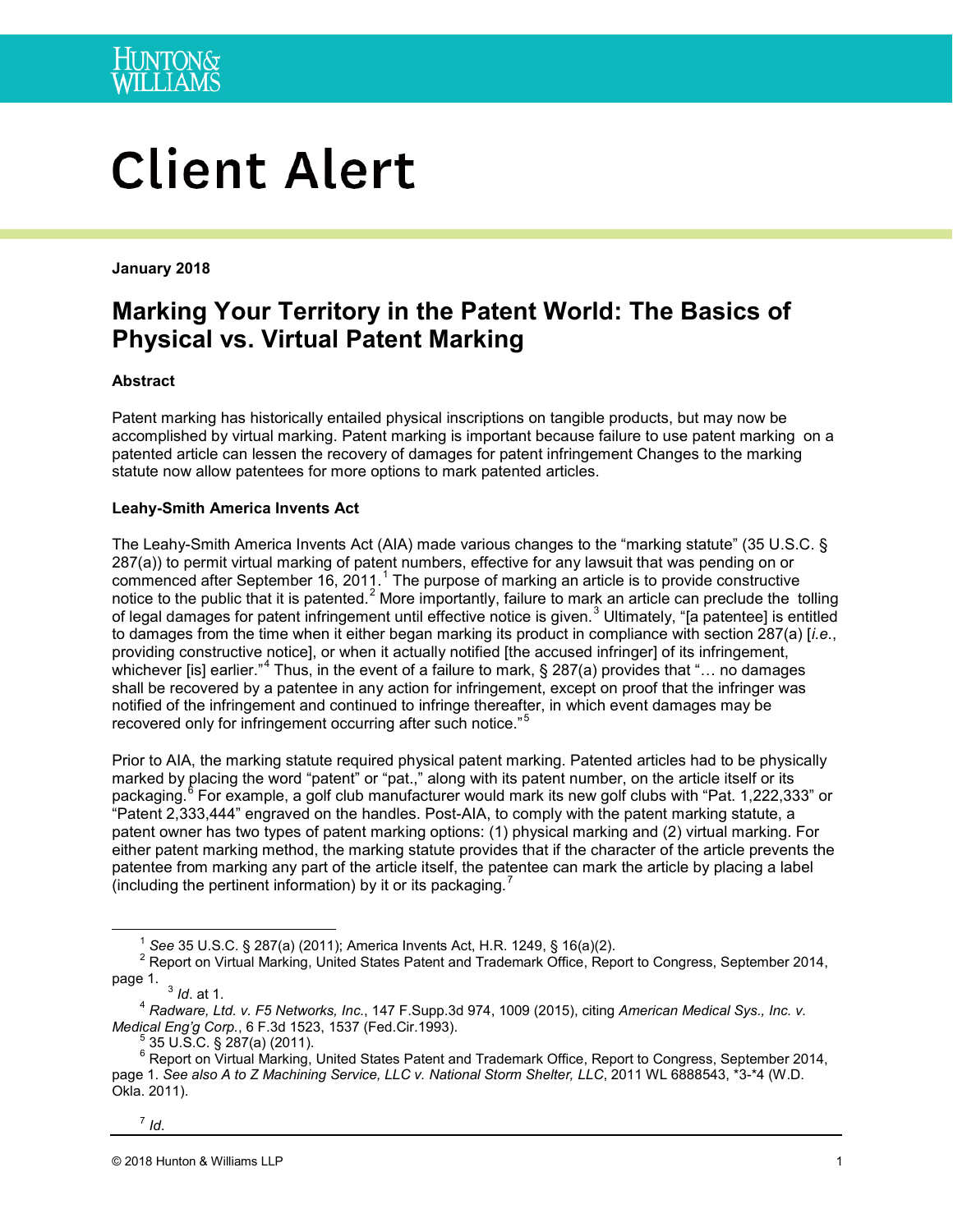

#### **Virtual Marking "X marks the spot"**

Virtual marking provides patentees with an alternative to physical patent marking by giving them the option of affixing on the article itself or its package the word "pat." or "patent" followed by an internet address that associates the patent with the number. $8$  For example, instead of golf clubs being engraved with the words and patent number, the golf clubs would only have "Patent:

[www.ourbettergolfclubpatents.com,](http://www.ourbettergolfclubpatents.com/)" where the corresponding utility and design patent numbers would be listed. Further, this website must include a complete and real-time list of patents that correspond with the golf clubs.<sup>[9](#page-1-1)</sup>

#### **What types of patent claims require marking?**

If the patent has only method claims, no patent marking is required.<sup>[10](#page-1-2)</sup> However, if patent owners chose to give notice of the method claims, products may be marked with "Made Under US Pat. No. 1,234,567" or "For Use under U.S. Pat. No. 1,234,567."<sup>[11](#page-1-3)</sup>Design patents require the same type of marking.<sup>[12](#page-1-4)</sup> As for software patents, it has been recommended that if a product can be marked, it should be marked and that "simply displaying the patent marking at a startup or loading screen of the software will not count as appropriate marking."<sup>[13](#page-1-5)</sup> Further, "if there is a physical component to the software, it should be marked."<sup>[14](#page-1-6)</sup>

#### **Patent Marking Compliance**

Compliance with the patent marking statute is key to the patent owner to providing constructive notice.<sup>[15](#page-1-7)</sup> The marking must: (i) consist of the word either "patent" or "pat." with the patent number or an internet address that includes such number; and (ii) be legible and accessible to the interested person.<sup>[16](#page-1-8)</sup> Location of the marking is at the patent owner's discretion.<sup>[17](#page-1-9)</sup> The test for whether there has been sufficient marking is whether good faith notice has been provided to the public that an article is patented.<sup>[18](#page-1-10)</sup>

To assure compliance with the marking statute, substantially all of the patented articles should be marked. And, licenses should expressly require that the patented articles must be marked.<sup>[19](#page-1-11)</sup> Further, once marking has begun, it should be "substantially consistent and continuous" for a patent owner to benefit from the construction notice provisions of the patent marking statute.<sup>[20](#page-1-12)</sup> The "consistent and continuous" requirement may be met when the patentee and its licensees (if any) mark all of their patented articles and do not distribute any unmarked products.<sup>[21](#page-1-13)</sup>

In one case, a company with software patents contended that virtually marking "some but not all" of its products was enough to provide proper constructive notice; however, the court found instead that "merely encouraging a customer to buy a marked … product in combination with the unmarked … products is not

<sup>&</sup>lt;sup>8</sup> Report on Virtual Marking, United States Patent and Trademark Office, Report to Congress, September 2014.<br>
<sup>9</sup> Id.<br>
<sup>10</sup> Id.<br>
<sup>12</sup> See Nike Inc. v. Wal-Mart Stores, 138 F.3d 1437 (Fed. Cir. 1998) (holding that the ter

<span id="page-1-4"></span><span id="page-1-3"></span><span id="page-1-2"></span><span id="page-1-1"></span><span id="page-1-0"></span>appears in the marking statute, 35 U.S.C. § 287(a) applies to recovering the infringer's profit under 35 U.S.C. § 289<br>as well as to the recovery of damages under 35 U.S.C. § 284.)

<span id="page-1-7"></span><span id="page-1-6"></span><span id="page-1-5"></span><sup>&</sup>lt;sup>13</sup> Patent Marking Guide - Accessed accessed at: http://tsircoulaw.com/uncategorized/patent-marking-guide/<br>Accessed on 4/2/2017.<br><sup>14</sup> *Id.* 

<span id="page-1-11"></span><span id="page-1-10"></span>

<span id="page-1-13"></span><span id="page-1-12"></span>

<span id="page-1-9"></span><span id="page-1-8"></span> $^{14}$  Id.<br>
15 Id.<br>
16 Id.<br>
17 Id.<br>
18 Id.<br>
20 Id. See also Nike Inc. v. Wal-Mart Stores, 138 F.3d 1437 (Fed. Cir. 1998).<br>
21 Report on Virtual Marking, United States Patent and Trademark Office, Report to Congress, Septe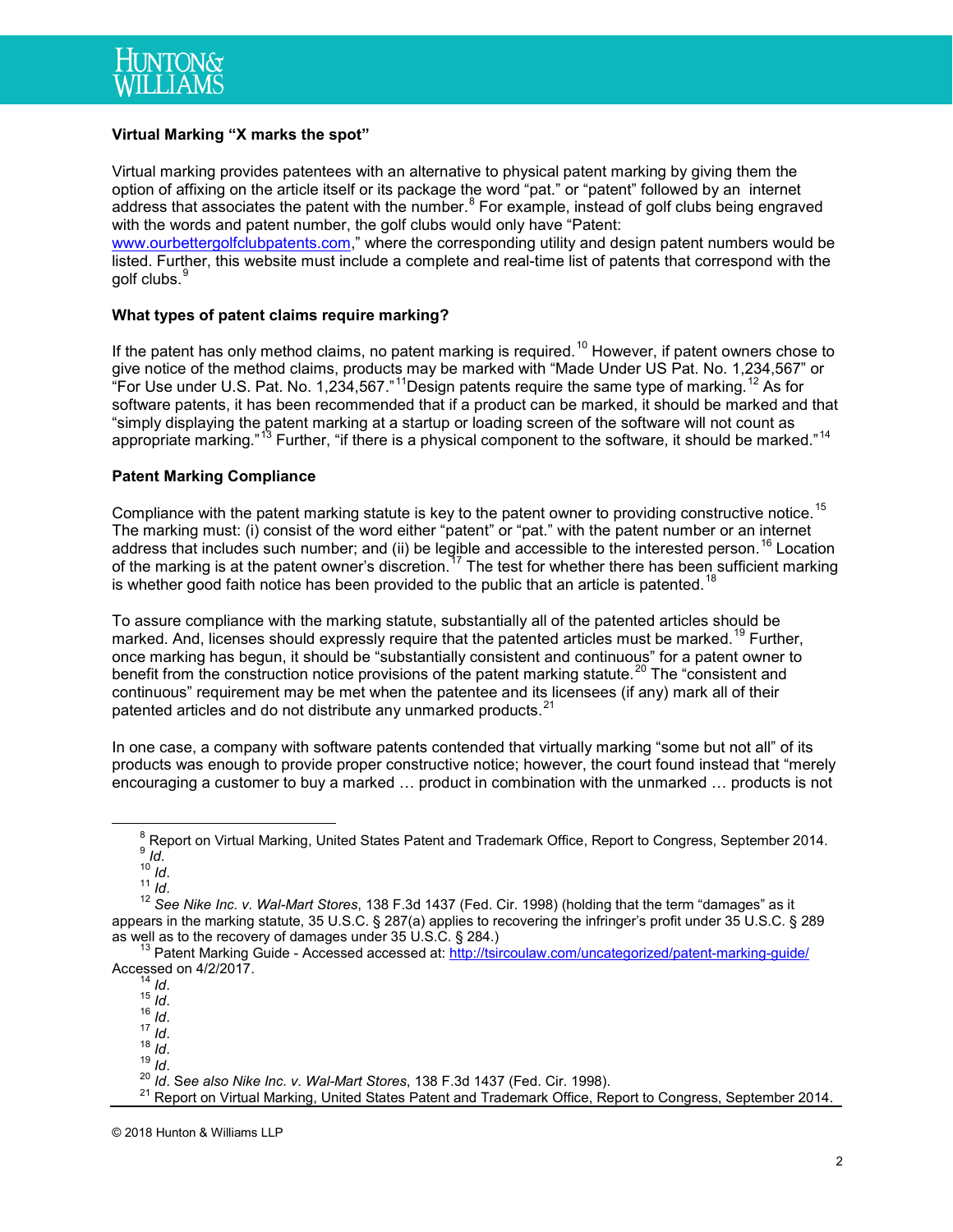sufficient to constitute constructive notice under § 287(a)". This limited the damages awarded to the plaintiff.<sup>[22](#page-2-0)</sup>

### *Establishing a Nexus*

A nexus must exist between the patented article and the patent.<sup>[23](#page-2-1)</sup> Patent marking must inform the public that the certain tangible item is covered by the listed patent.[24](#page-2-2) Showing this nexus may be difficult for software, for example, if the software has various interface displays (*e.g.*, webpages) that are linked together.<sup>[25](#page-2-3)</sup> To avoid ambiguities with regard to software, the marking should include all the relevant patents and provide either a clear and consistent statement of patent protection or a generalized patent statement covering the software (with its various interfaces) as a whole.<sup>[26](#page-2-4)</sup> The patent marking nexus requirement may be met when the marking states that a "patented article" is covered by "one or more of the following patents."<sup>[27](#page-2-5)</sup> It may not be sufficient to mark the products with phrases such as "patented technology" to cover the multiple patented features that are not pointed out.<sup>[28](#page-2-6)</sup>

#### **Virtual Marking Nuances**

In general, once a good faith effort to put the public on constructive notice has been shown, virtual marking will be considered sufficient.<sup>[29](#page-2-7)</sup> However, questions relating to patent marking privacy concerns have been raised, as part of a good faith showing Patent owners must be able to demonstrate, for example, that: (a) the public did not need to log in to a particular software application to view any virtual marking-related information; and (b) the patent owner made reasonable efforts to avoid tracking users who access their patent marking information sites, including not requiring cookies to be enabled to access the virtual marking information.<sup>[30](#page-2-8)</sup> Best practices for virtual marking would include ready access to information without being subject to deterrent time hurdles or complicated steps to see the basic patent marking information or fear of having their information tracked (causing privacy concerns for visitors).<sup>[31](#page-2-9)</sup>

#### **Conclusion**

When deciding whether to choose the physical marking method or the virtual patent marking method, patent owners should consider: (i) the time and money it would take to update their virtual marking internet information sites with accurate and complete lists of patented articles; (ii) the privacy concerns of website visitors; (iii) licenses and their terms that require consistency of patent marking; and (iv) damages that may be precluded from recovery if the patentee or their licensee does not properly use patent marking. As the law is relatively new, courts will continue to address the various nuances of virtual marking and have many fact-sensitive cases where the statute's requirements will be determined on the basis of a balance between reasonable good faith public notice and what is reasonable under each patent owner's different situations.

Hunton & Williams LLP lawyers are available to assist applicants in their efforts to best provide notice of their patent holdings, and we work with clients to take advantage of the increased flexibility provided by these new rules.

- 
- 
- 
- <span id="page-2-6"></span>
- 
- 

<span id="page-2-9"></span><span id="page-2-8"></span><span id="page-2-7"></span>© 2018 Hunton & Williams LLP

<span id="page-2-0"></span><sup>&</sup>lt;sup>22</sup> *Radware, Ltd. v. F5 Networks, Inc.*, 147 F.Supp.3d 974, 1010 (2015) (Radware failed to provide constructive notice by selling unmarked products in the U.S. prior to the filing of the complaint.)

<span id="page-2-5"></span><span id="page-2-4"></span><span id="page-2-3"></span><span id="page-2-2"></span><span id="page-2-1"></span>notice by selling unmarked products in the U.S. prior to the filing of the complaint.)<br>
<sup>23</sup> Report on Virtual Marking, United States Patent and Trademark Office, Report to Congress, September 2014.<br>
<sup>25</sup> *Id.*<br>
<sup>25</sup> *Id.*